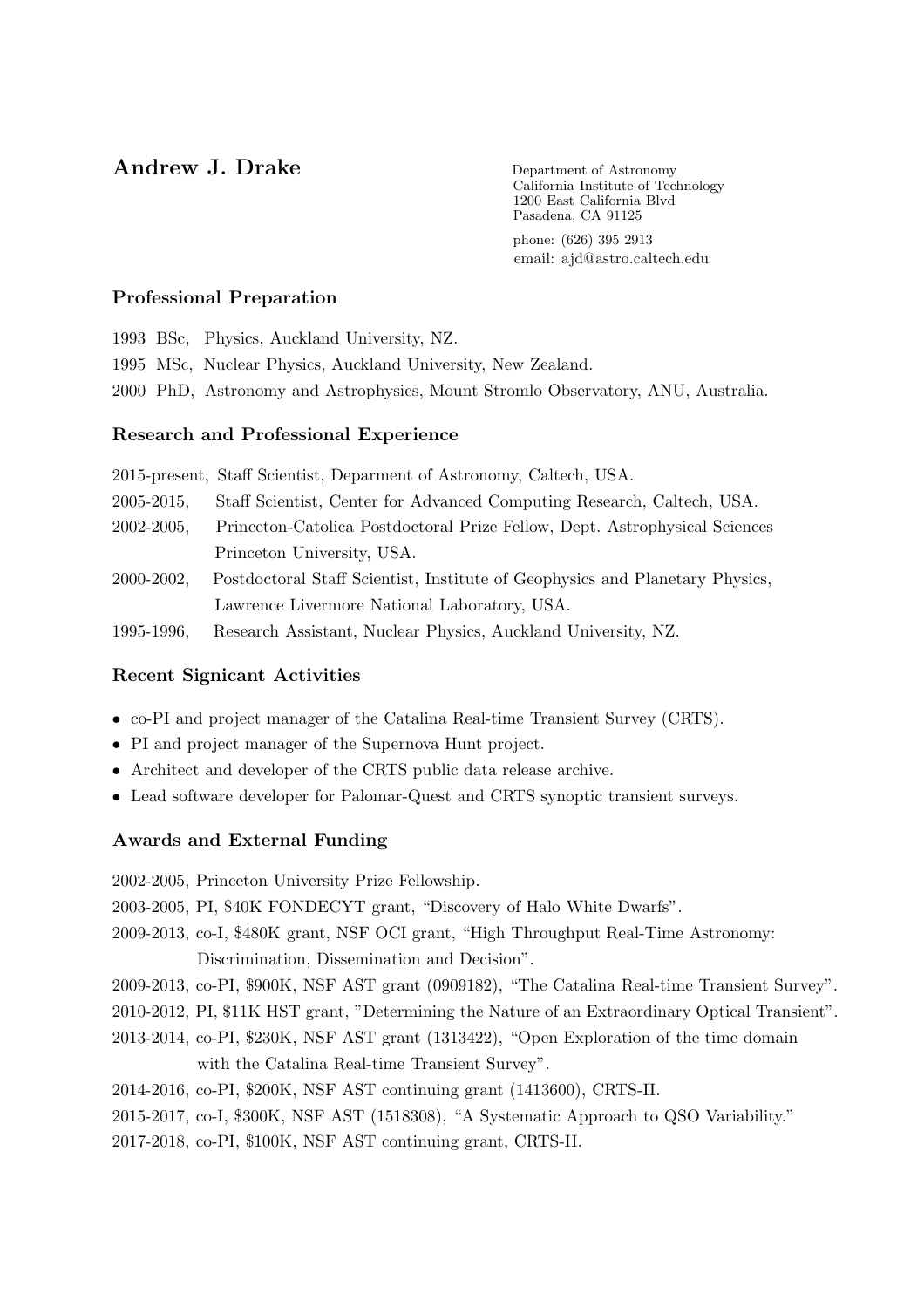## Invited Talks

2010 AAS AGM, invited press release on CRTS supernovae discoveries. 2010 Invited speaker on CRTS, Astronomy Colloquium, Caltech. 2011 Plenary speaker on CRTS, IAU conference, MEARIM-II, Cape Town, South Africa. 2011 Invited speaker on VOEvent, ThunderKat workshop, Arneston, South Africa. 2011 Invited talk on CRTS, IAUS 285: New Horizons in Time Domain Astronomy, Oxford, UK. 2012 Invited speaker on CRTS, Gaia transients workshop, Bologna, Italy. 2013 Invited speaker on CRTS, Hotwiring the Transient Universe 3, Santa Fe, USA. 2014 Invited speaker on Catalina Binaries, Stellar Tango at the Rockies '14, Alberta, Candada. 2016 Plenary speaker on CRTS, Wide-field Variability Surveys: a 21st-century perspec., Chile.

### Observational Experience

Hubble Space Telescope + WFC3, Swift telescope + UVOT and XRT, Keck + LRIS and NIRSPEC, Gemini North and South + GMOS, Palomar 5m + DBSP and WFC, SMARTS, Macho (GMT).

## Programming Knowledge

C, C++, Python, Perl, SQL, Lua, IRAF, XML, Javascript, HTML

## Bibliography

*ADS citation stats: h-index=42, g-index=83, i10-index=110, citations=8000+*

- Drake, A.J., et al. *Results of a systematic search for outburst events in 1.4 million galaxies,* 2019, MNRAS, 482, 98
- Drake, A.J., et al. *The Catalina Surveys Southern periodic variable star catalogue,* 2017, MNRAS, 469, 3688
- Drake, A.J., et al. *Ultra-short Period Binaries from the Catalina Surveys,* 2014, ApJ, 790, 157
- Drake, A.J., et al. *Cataclysmic Variables from the Catalina Real-time Transient Survey,* 2014, MNRAS, 441, 1186
- Drake, A.J., et al. *The Catalina Surveys Periodic Variable Star Catalog,* 2014, ApJS, 213, 9
- Drake, A.J., et al. *Evidence for a Milky Way Tidal Stream Reaching Beyond 100 kpc,* 2013, ApJ, 765, 154
- Drake, A. J., et al. *Probing the Outer Galactic halo with RR Lyrae from the Catalina Surveys,* 2013, ApJ, 763, 32
- Drake, A.J., et al. *The Discovery and Nature of Optical Transient CSS100217:102913+404220,* 2011, ApJ, 705, 136
- Drake, A.J., et al. *Discovery of the Extremely Energetic Supernova 2008fz,* 2010, ApJL, 718, 127.
- Drake, A.J., et al. *First Results from the Catalina Real-time Transient Survey,* 2009, ApJ, 696, 870
- Drake, A.J., *Chromospherically Active Stars in the Galactic Bulge,* 2006, AJ, 131, 1044.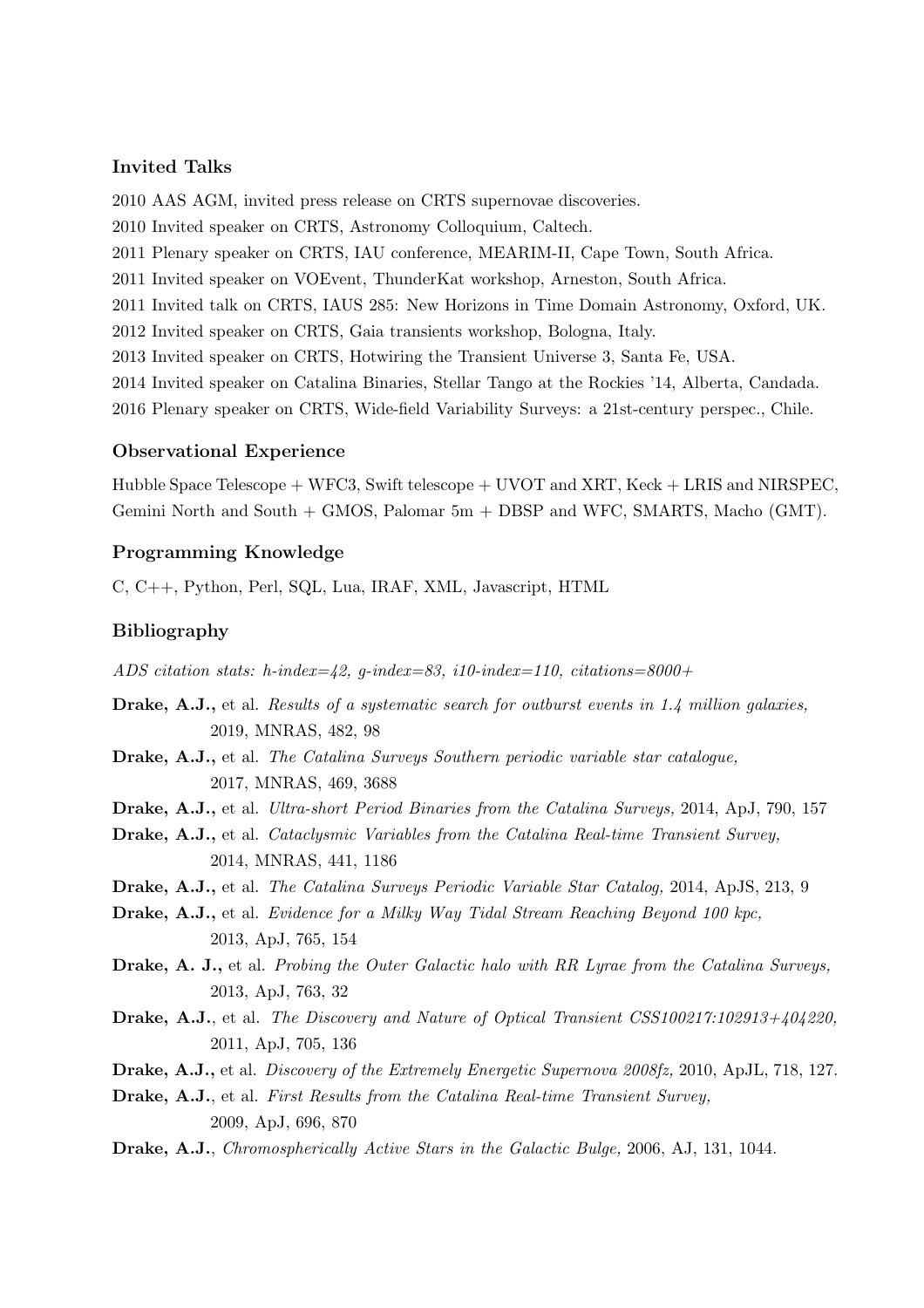Drake, A.J., *Cluster candidates from the USNO-A2.0 catalogue,* 2005, A&A, 435, 545

- Drake, A.J., et al. *Resolving the Nature of the LMC Microlensing Event LMC-5,* 2004, ApJL, 607, 29.
- Drake, A.J., Cook, K.H., *Photometric Transits from the MACHO Project Database,* 2004, ApJ, 604, 379.
- Drake, A.J., *On the Selection of Photometric Planetary Transits,* 2003, ApJ, 589, 1020
- Drake, A.J., and Cook, K., *A Search for Stellar Obscuration Events due to Dark Clouds,* 2003, ApJ, 589, 281
- Alcock, C., ... Drake, A.J. et al. (alphabetical authorship). *Astrometry with the Macho database I. HPM stars towards the Galactic bulge and Magellanic Clouds,* 2001, ApJ, 562, 337.
- Alcock, C., et al., Drake, A.J., (alphabetical authorship), *The Macho Project: Microlensing Optical Depth towards the Galactic Bulge from Difference Image Analysis* 2000, ApJ, 541, 734
- Alcock, C., et al., Drake A.J. (alphabetical authorship), *Difference Image Analysis of Galactic Microlensing, I. Data Analysis*, 1999, ApJ, 521, 602
- Alcock, C., et al., Drake A.J. (alphabetic authorship), *Difference Image Analysis of Galactic Microlensing II. Microlensing Events,* 1999, ApJS, 124, 171
- Drake, A. J., et al. *Discovery of eclipsing white dwarf systems in a search for Earth-size companions,* 2010, arXiv:1009.3048

### Co-authored papers:

- Graham, M.J., D. Stern, Drake, A.J. et al., et al. *Understanding Extreme Quasar Optical Variability With CRTS: II. Changing State Quasars,* 2019, MNRAS, submitted
- Pastorello, A., ... Drake, A.J. et al., *Luminous Red Novae: Stellar Mergers or Giant Eruptions?,* 2019, MNRAS, submitted.
- Perley, D.A., ... Drake, A.J. et al., *The Fast, Luminous Ultraviolet Transient AT2018cow: Extreme Supernova, or Disruption of a Star by an Intermediate-Mass Black Hole?,* 2019, MNRAS, 484, 1031
- Papageorgiou, A., ... Drake, A.J. et al., *An Updated Catalog of 4680 Northern Eclipsing Binaries with Algol-Type light curve morphology in the Catalina Sky Surveys,* 2018, ApJS, 238, 4
- Ross, Nicholas P., ... Drake, A.J., et al., *A new physical interpretation of optical and infrared variability in quasars*, 2018, MNRAS, 480, 4468
- Stern, Daniel, ... Drake, A.J. et al., *A Mid-IR Selected Changing-Look Quasar and Physical Scenarios for Abrupt AGN Fading*, 2018, ApJ, 864, 27
- Belokurov, V., ... Drake, A.J. et al., *Unmixing the Galactic Halo with RR Lyrae tagging,* 2018, MNRAS, 477, 1472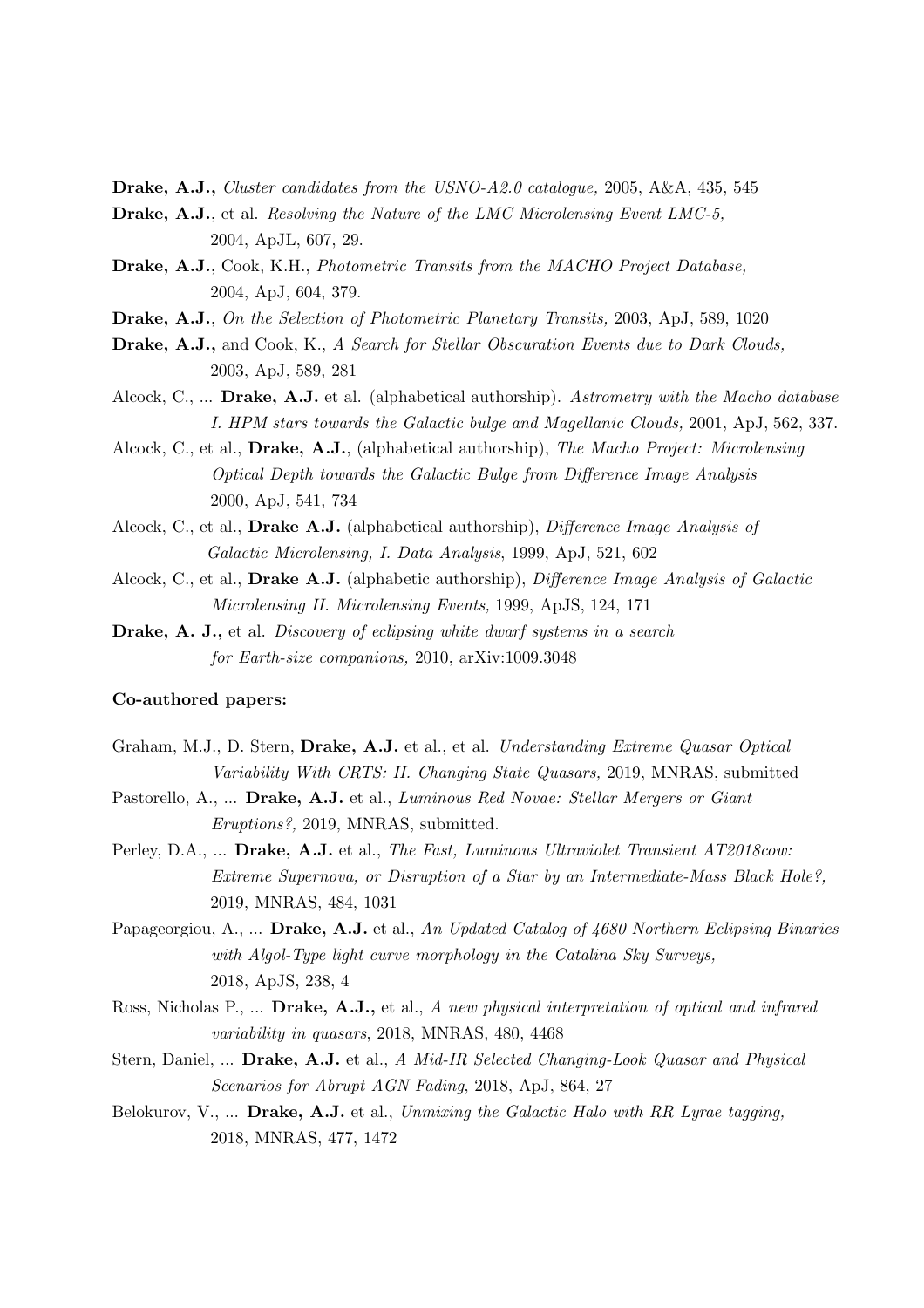- Elias-Rosa, N., ... Drake, A.J., et al., *SNhunt151: an explosive event inside a dense cocoon,* 2018, MNRAS, 475, 2614
- Graham, M.J., ... Drake A.J. et al., *Understanding extreme quasar optical variability with CRTS: I. Major AGN flares,* 2017, MNRAS, 470, 4112
- Pastorello, A., ... Drake A.J. et al., *Supernovae 2016bdu and 2005gl, and their link with SN 2009ip-like transients: another piece of the puzzle,* 2017, MNRAS, 474, 197
- Ting-Chang Yang, M., ... Drake, A.J., et al., *Long-term Periodicities of Cataclysmic Variables with Synoptic Surveys,* 2017, PASP, 129, 4202
- Mahabal, A.A., ... Drake, A.J., et al., *Deep Learnt Classification of Light Curves*, Proc. IEEE Symp. on Computational Intelligence and Data Mining, 2017, p. 2757, IEEE Press.
- Stern, Daniel, ... Drake, A.J. et al., Extreme Variability in a Broad Absorption Line Quasar, 2017, ApJ, 839, 106
- Navarrete, C., ... Andrew J. Drake, *A fork in the Sagittarius trailing debris,* 2017, MNRAS, 467, 1329
- Roy, R., ... Drake, A.J. et al., *SN 2012aa a transient between Type Ibc core-collapse and superluminous supernovae,* 2016, A&A 596, 67
- Tartaglia, L., ... Drake A.J. et al., *Interacting supernovae and supernova impostors. LSQ13zm: an outburst heralds the death of a massive star,* 2016, 459, 1039
- Coppejans, D.L., ... Andrew J. Drake, *Statistical properties of dwarf novae-type cataclysmic variables: The Outburst Catalogue,* 2016, MNRAS, 456, 4441
- Abeysekara, A.U., ... Drake A.J. et al., *Gamma rays from the quasar PKS 1441+25: story of an escape,* 2015, ApJL 815, L22
- Hyunsung, D. Jun, ... Andrew J. Drake, et al., *Infrared Time Lags for the Periodic Quasar PG 1302-102,* 2015, ApJL, 814, 12
- Bellm, Eric C., ... Drake, A.J. et al., *Properties and Evolution of the Redback Millisecond Pulsar Binary PSR J2129-0429,* 2015, ApJ, 816, 74
- Graham, M.J., ... Drake, A.J. et al., *A systematic search for close supermassive black hole binaries in the Catalina Real-Time Transient Survey,* 2015, MNRAS, 453, 1562
- Campbell, H.C., Drake, A.J. et al., *Total eclipse of the heart: The AM CVn Gaia14aae ASSASN-14cn,* 2015, MNRAS, 452, 1060
- Graham, M.J., ... A.J. Drake, et al., *A possible close supermassive black-hole binary in a quasar with optical periodicity,* 2015, Nature, 518, 7537
- Brown, M.E., ... Drake, A.J. et al., *A serendipitous all sky survey for bright objects in the outer solar system,* 2015, AJ, 149, 69
- Parsons, S.G., ... A.J. Drake, et al., *Fourteen new eclipsing white dwarf plus main-sequence binaries from the SDSS and Catalina surveys,* 2015, MNRAS, 449, 2194
- Hajdu G., ... Drake, A.J. et al., New RR Lyrae variables in binary systems, 2015, MNRAS, 449, L113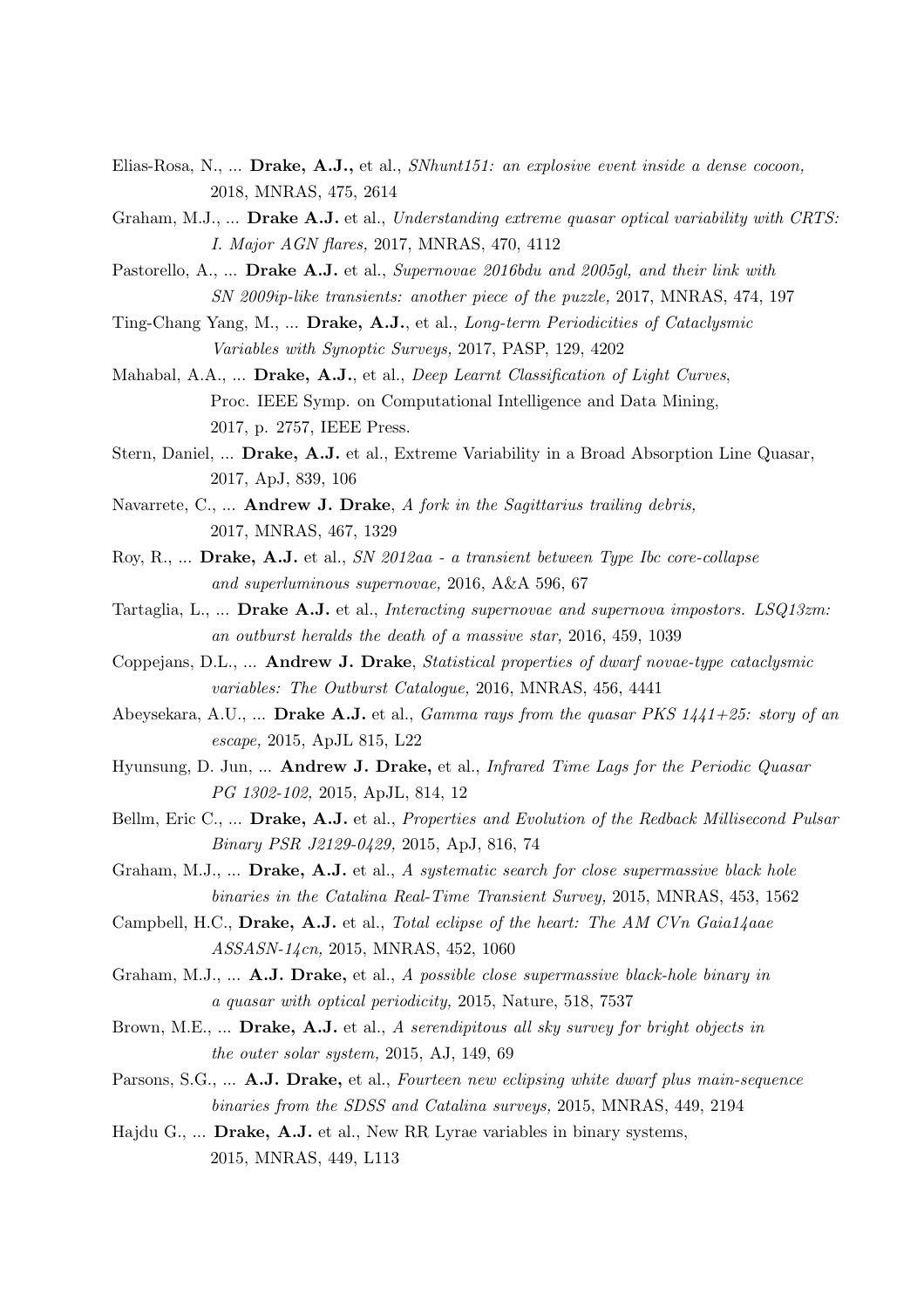- Torrealba, G., Catelan, M., Drake, A.J., et al. *Discovery of 9,000 new RR Lyrae in the* Southern Catalina Surveys, 2014, MNRAS, 446, 2251
- Breedt, E., Gaensicke, B.T., Drake, A.J. et al. *One thousand cataclysmic variables from the* Catalina Real-time Transient Survey, 2014, MNRAS, 443, 3174
- Ackermann, M., ... Drake, A.J. et al. *Multifrequency Studies of the Peculiar Quasar 4C +21.35* During the 2010 Flaring Activity, 2014, ApJ, 786, 157
- Benetti, S., ... Drake, A.J. et al. *The supernova CSS121015:004244+132827: a clue for understanding super-luminous supernovae,* 2014, MNRAS, 441, 289
- Graham, M.J., Djorgovski, S.G., Drake, A.J. et al. *A novel variability-based method for quasar selection: evidence for a rest frame 54 day characteristic timescale,* 2014, MNRAS, 439, 703
- Hovatta, T., ... Drake, A.J. et al. *Connection between optical and gamma-ray variability in blazars*, 2014, MNRAS, 439, 690
- Brown, M.E., A.J. Drake, *A serendipitous all sky survey for bright objects in the outer solar system,* 2015, AJ, 149, 69
- D'Ammando, F., ... Drake, A.J. et al. *Multiwavelength observations of the gamma-ray-emitting narrow-line Seyfert 1 PMN J0948+0022 in 2011*, 2014, MNRAS, 438, 3521
- Fraser, M., ... Drake, A.J. et al. *Detection of an outburst one year prior to the explosion of SN 2011ht,* 2013, ApJ, 779, 8
- Graham, M.J., Drake, A.J. et al. *A comparison of period finding algorithms,* 2013, MNRAS, 434, 3423
- Graham, M.J., Drake, A.J. et al. *Using conditional entropy to identify periodicity,* 2013, MNRAS, 434, 2629
- D'Ammando, F., ... Drake, A.J. et al. *The ordinary life of the gamma-ray emitting narrow-line Seyfert 1 galaxy PKS 1502+036,* 2013, MNRAS, 433, 952
- Mukadam, A.S., ... Drake, A.J. et al. *Enigmatic Recurrent Pulsational Variability of the Accreting White Dwarf EQ Lyn,* 2013, AJ, 146, 54
- Graham, M.J., Drake, A. J. et al. *Machine-assisted discovery of relationships in astronomy,* 2013, MNRAS, 431, 2371
- Prieto, J.L., Brimacombe, J., Drake, A.J., Howerton, S. *The Rise of the Remarkable Type IIn Supernova SN 2009ip,* 2013, ApJL, 763, L27
- Parsons, S.G., Gansicke, B.T., Marsh, T.R., Drake, A.J., et al. *Eclipsing Post Common Envelope Binaries from the Catalina Surveys,* 2013, MNRAS, 429, 256
- Breedt, E. Gaensicke, B.T. Marsh, T.R. Steeghs, D., Drake, A.J., C.M. Copperwheat *CSS100603:112253-111037: A helium-rich dwarf nova with a 65 minute orbital period,* 2012, MNRAS, 425, 2548
- Breedt, E., Gaensicke, B. T., Girven, J., Drake, A.J., et al. *The evolutionary state of short-period magnetic white dwarf binaries,* 2012, MNRAS, 423, 1437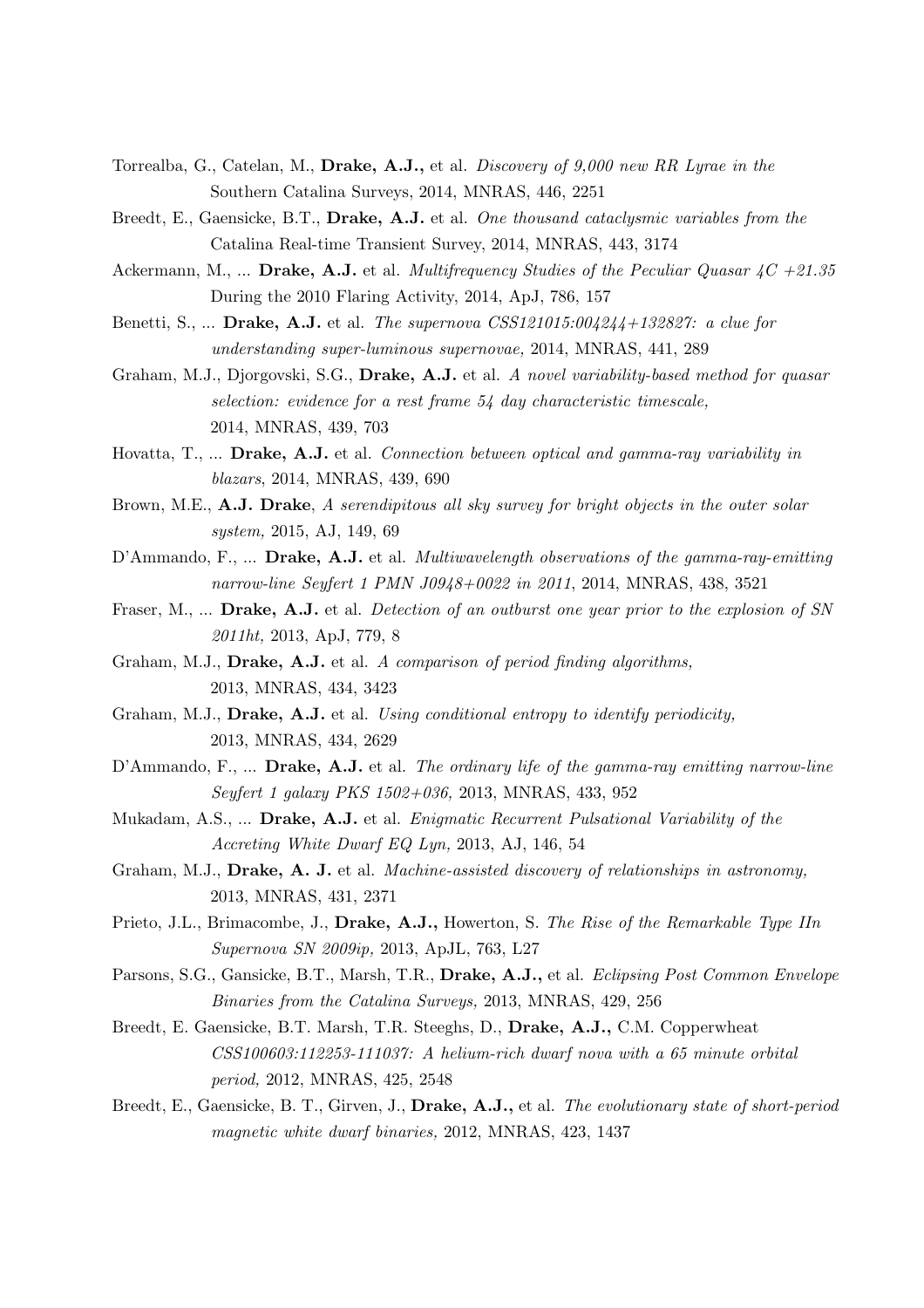- Prieto, Jose L., Lee, J. C., Drake, A.J. *SN 2008jb: A "Lost" Core-Collapse Supernova in a Star-Forming Dwarf Galaxy at 10 Mpc,* 2012, ApJ, 745, 70
- Parsons, S.G., ..., Drake, A.J. et al. *The shortest period detached white dwarf + main-sequence binary,* 2012, MNRAS, 419, 304
- van Velzen, Sjoert, ... Drake, Andrew J. *Optical Discovery of Probable Stellar Tidal Disruption Flares,* 2011, ApJ, 741, 73
- Parsons, S.G., Marsh, T.R., Gansicke, B.T., Drake, A.J., Koester, D. *A Deeply Eclipsing Detached Double Helium White Dwarf Binary,* 2011, ApJ, 735, 30
- Denisenko, D.V., Drake, A.J., et al. *New cataclysmic variable 1RXS J073346.0+261933 in Gemini,* 2011, Astronomy Letters, 37, 858
- Copperwheat, C.M., ... Drake, A.J. et al. *SDSS J0926+3624: the shortest period eclipsing binary star,* 2011, MNRAS, 410, 1113
- Kozowski, S., ..., Drake A.J., et al. *SDWFS-MT-1: A Self-obscured Luminous Supernova at z = 0.2,* 2010, ApJ, 722, 1624
- Moskvitin, A.S., ... Drake, A.J., et al. *Spectral and photometric monitoring of distant core-collapse supernovae in the SAO RAS,* 2010, AstBu, 65, 230
- Wils, Patrick, Gansicke, Boris T., Drake, A.J., Southworth, John. *Data mining for dwarf novae in SDSS, GALEX and astrometric catalogues,* 2010, MNRAS, 402, 436
- Gal-Yam, A., ..., Drake, A.J., and others. *Supernova 2007bi as a pair-instability explosion,* 2009, Nature, 462, 624
- Bauer, A, ..., Drake, A.J. and others. *Highly Variable Objects in the Palomar-QUEST Survey: A Blazar Search Using Optical Variability,* 2009, ApJ, 705, 46
- Mahabal, A., ... Drake, A.J. et al. *Automated probabilistic classifcation of transients and variables,* 2008, AN, 329, 288
- Kallivayalil, N., ... Drake, A.J. and Geha, M. *The Proper Motion of the Large Magellanic Cloud Using HST,* 2006, ApJ, 638, 772
- Thomas, C. L., ... Drake, A.J., and others, *Galactic Bulge Microlensing Events from the MACHO Collaboration,* 2005, ApJ, 631, 906
- Popowski, P., ... Drake, A.J., and others, *Microlensing Optical Depth toward the Galactic Bulge Survey Using Clump Giants from the MACHO,* 2005, ApJ, 631, 879
- Cieslinski, D., Diaz, M., Drake, A.J., Cook, K.H., *Discovery of New Eruptive Cataclysmic Variables Using the MACHO Database*, 2004, PASP, 116, 610
- Nikolaev, S., Drake, A.J., et al. *Geometry of the Large Magellanic Cloud Disk: Results from MACHO and 2MASS,* 2004, ApJ, 601, 260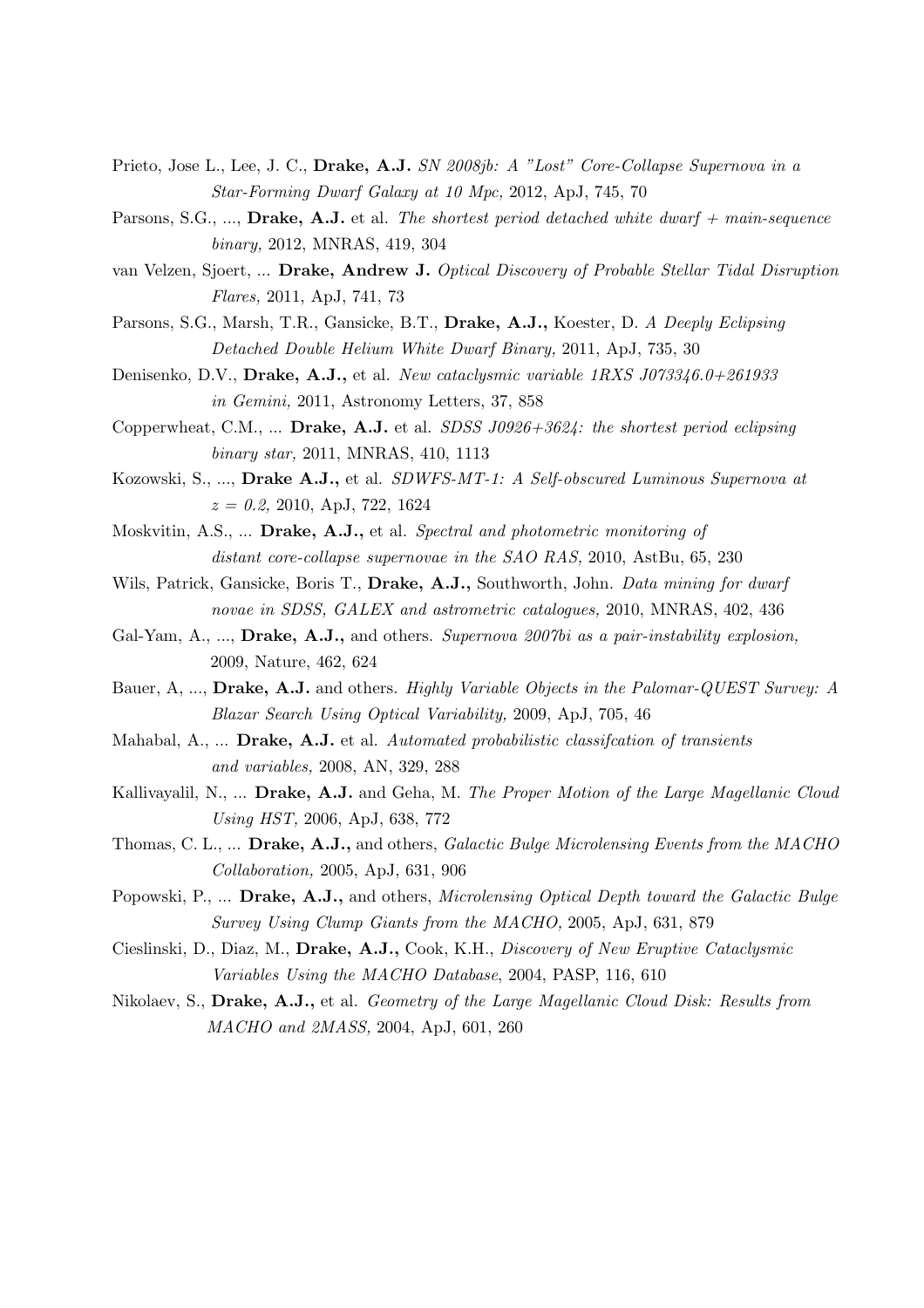- Alcock, C., ... Drake, A.J., and others, *The MACHO Project Large Magellanic Cloud Variable Star Inventory. XIII. Fourier Parameters for the First-Overtone RR Lyrae Variables and the LMC Distance,* 2004, AJ, 127, 334
- Alcock, C., ...Drake, A.J., and others, *The MACHO Project Large Magellanic Cloud Variable Star Inventory. XI. Frequency Analysis of the Fundamental-Mode RR Lyrae Stars,* 2003, ApJ, 598, 597
- Geha, M., ... Drake, A.J., and others, *Variability-selected Quasars in MACHO Project Magellanic Cloud Fields,* 2003, AJ, 125, 1
- Bennett, D.P., ... Drake, A.J., and others, *Gravitational Microlensing Events Due to Stellar-Mass Black Holes,* 2002, ApJ, 579, 639
- Alcock, C., ... Drake, A.J., and others (alphabetical), *The MACHO Project Large Magellanic Cloud Variable Star Inventory. XII. Three Cepheid Variables in Eclipsing Binaries,* 2002, ApJ, 573, 338
- Alcock, C., ... Drake, A.J., and others (alphabetical), *Direct detection of a microlens in the Milky Way,* 2001, Nature, 414, 617
- Alcock, C., ... Drake, A.J., and others (alphabetical), *The Macho Project: Microlensing Detection Efficiency,* 2001, ApJS, 136, 439
- Alcock, C., ... Drake, A.J., and others (alphabetical), *The MACHO Project LMC Variable Star Inventory: X. The R Coronae Borealis Stars,* 2001, ApJ, 554, 298
- Alcock, C., ... Drake, A.J., and others (alphabetical), *The MACHO Project Hubble Space Telescope Follow-Up: Preliminar Results on the Location of the Large Magellanic Cloud Microlensing Source Stars,* 2001, ApJ, 552, 582
- Alard, C., ... Drake, A.J., and others (alphabetical), *Mass-Losing Semiregular Variable Stars in Baade's Windows,* 2001, ApJ, 552, 289
- Alcock, C., ... Drake, A.J., and others (alphabetical), *MACHO 96-LMC-2: Lensing of a Binary Source in the LMC and Constraints on the Lensing Object,* 2001, ApJ, 552, 259
- Alcock, C., ... Drake, A.J., and others (alphabetical), *Macho Project Limits on Black Hole Dark Matter in the 1-30 Solar Mass Range,* 2001, ApJL, 550, 169
- Alcock, C., ... Drake, A.J., and others (alphabetical), A 421-d activity cycle in the BeX recurrent transient A0538-66 from MACHO monitoring, 2001, MNRAS, 321, 678
- Alcock, C., ... Drake, A.J., and others (alphabetical), *The Macho Project: Microlensing Results from 5.7 Years of LMC Observations,* 2000, ApJ, 542, 281
- Alcock, C., ... Drake, A.J., and others (alphabetical), The MACHO Project Large Magellanic Cloud Variable-Star Inventory. IX. Frequency Analysis of the First-Overtone RR Lyrae Stars and the Indication for Non-radial Pulsations, 2000, ApJ, 542, 257
- Alcock, C., ... Drake, A.J., and others (alphabetical), *Binary Microlensing Events from the MACHO Project,* 2000, ApJ, 541, 270
- Alcock, C., ... Drake, A.J., and others (alphabetical), Searching for periodicities in the MACHO monitoring of LMC X-2, 2000, MNRAS, 316, 729